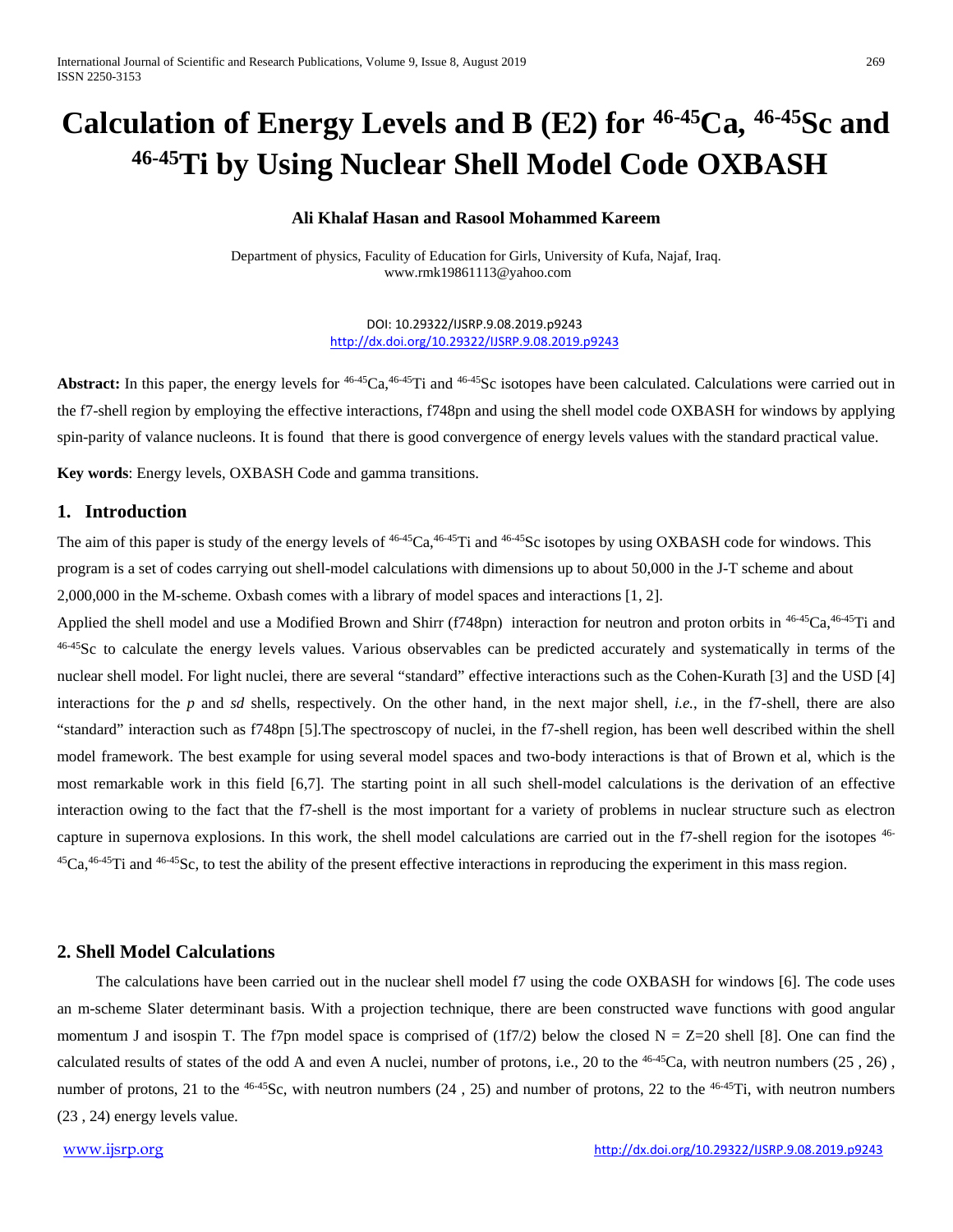### **2.1. Energy Levels Calculations**

 The calculations have been carried out using the code OXBASH for windows [9]. In the f7 model space comprised of the 0f7/2 valence orbits outside the <sup>40</sup>Ca. Two effective interactions have been employed with f7 model space for the calculations of level spectra, these effective interaction is f748pn [5]. It is worth mentioning that <sup>45</sup>Ca and <sup>46</sup>Ca have Isospin part ( $T = 2.5$  and 3) respectively, <sup>45</sup>Sc and <sup>46</sup>Sc have Isospin part (*T* = 1.5 and 2) respectively, while <sup>45</sup>Ti and <sup>46</sup>Ti have Isospin part (*T* = 0.5 and 1) respectively.

The energy levels values for <sup>45</sup>Ca nucleus, the energy levels values are shown in table 1. these values are agreement with the experimental values, and new energy levels have been reached.

|              | Exp Res[10]    |               | $I^{\pi}$  |
|--------------|----------------|---------------|------------|
| $\mathbf{r}$ | Energy elevels | <b>F748pn</b> |            |
| $7/2^{-}$    | 0.000          | 0.000         | $7/2_1^-$  |
| $5/2^{-}$    | 0.174          | 0.151         | $5/2^-_1$  |
| $3/2^{-}$    | 1.434          | 1.221         | $3/2_1^-$  |
| ---------    | 1.584          | 1.616         | $11/2_1^-$ |
|              | 1.94           | 1.927         | $9/2_1^-$  |
| ----------   | 2.953          | 2.936         | $15/2_1^-$ |

Table 1 shows a comparison of the energy levels values with respect to the ground state were calculated from f748pn effective interactions with experimental excitation energies of 45Ca

The energy levels values for <sup>46</sup>Ca nucleus from f748pn effective interaction is shown in table 2 and these effective interactions give good results in comparison with the experimental values.

|              | Exp Res[11]    |               | $\mathbf{I}^{\pi}$ |
|--------------|----------------|---------------|--------------------|
| $\mathbf{r}$ | Energy elevels | <b>F748pn</b> |                    |
| $0^{+}$      | 0.000          | 0.000         | $0^{+}_{1}$        |
| $2^+$        | 1.346          | 1.346         | $2^{+}_{1}$        |
| $4^+$        | 2.574          | 2.575         | $4^{+}_{1}$        |
| $6+$         | 2.973          | 2.974         | $6^{1}_{1}$        |

Table 2 shows a comparison of the energy levels values with respect to the ground state were calculated from f748pn effective interactions with experimental excitation energies of <sup>46</sup>Ca

The energy levels values for <sup>45</sup>Sc nucleus from f748pn effective interaction is shown in table 3 and these effective interaction results reasonably consistent with experimental data. The total angular momentum and parity are  $(\frac{7}{2_1}, \frac{11}{2_1}, \frac{9}{2_1}, \frac{15}{2_1}, \frac{7}{2_1^2}, \frac{1}{2_2^2})$  $5/2_2^-, 9/2_3^-, 19/2_1^-, 23/2_1^-, 7/2_7^+)$  respectively, confirmation of which is  $(7/2^-, 15/2^-, 21/2^-, 5/2^-)$  as well as confirmation of momentum only, which is (1⁄2 , 3⁄2 , 9⁄2 , 5⁄2 , 3⁄2) respectively, and new energy levels have been reached.

Table 3 shows a comparison of the energy levels values with respect to the ground state were calculated from f748pn effective interactions with

experimental excitation energies of 45Sc

|          | Exp Res[10]    |        | $\mathbf{r}$  |
|----------|----------------|--------|---------------|
| гπ       | Energy elevels | F748pn |               |
| $7/2^-$  | 0.000          | 0.000  | $7/2^{-}_{1}$ |
| $11/2^-$ | 1.236          | 1.268  | $11/2^-$      |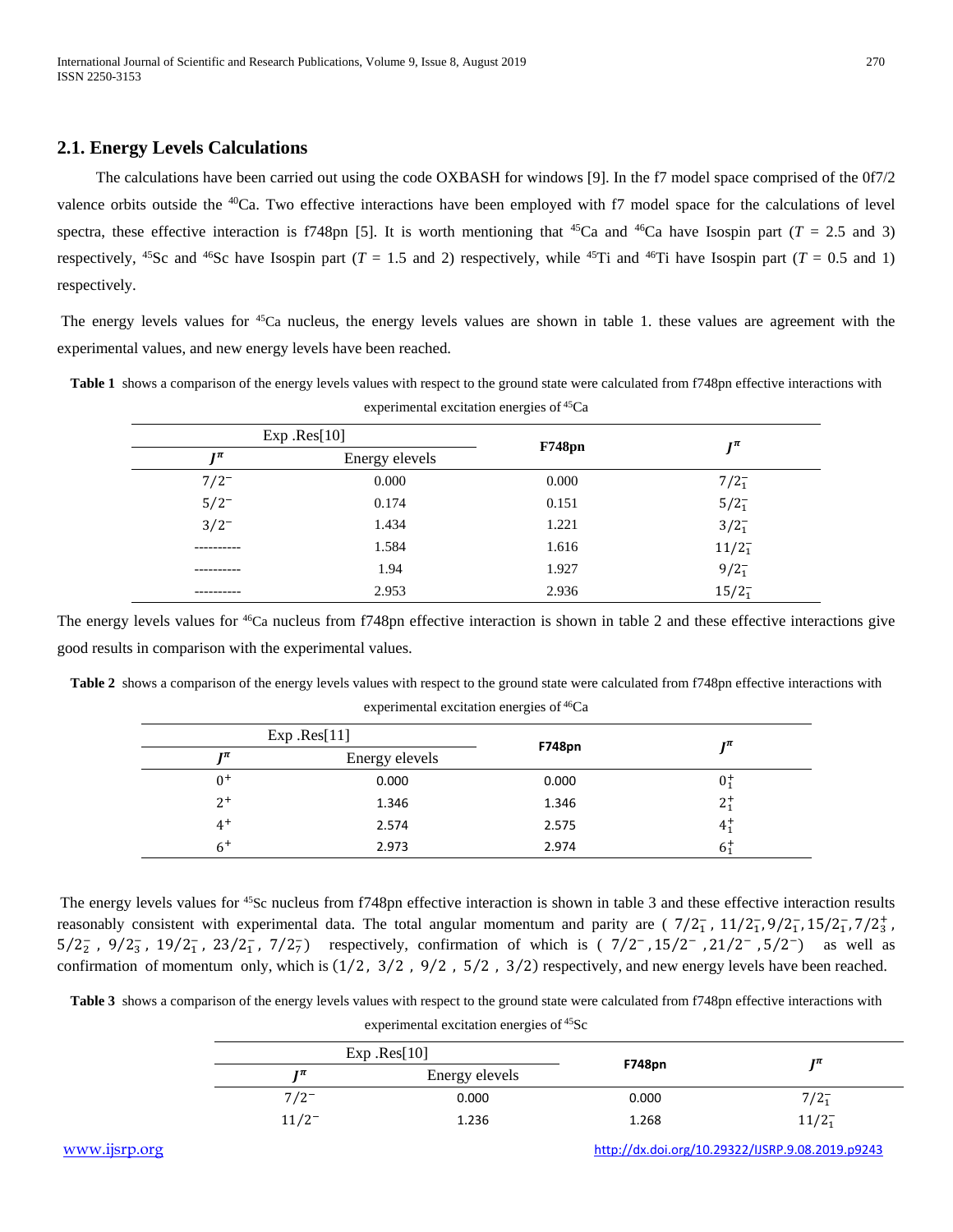| $9/2^{-}$                      | 1.662     | 1.436 | $9/2_1^-$        |
|--------------------------------|-----------|-------|------------------|
|                                | 1.716     | 1.707 | $3/2_1^-$        |
|                                | 1.900     | 1.883 | $5/2^{-}_{1}$    |
| $15/2^{-}$                     | 2.090     | 1.969 | $15/2_1^-$       |
| (1/2,3/2,5/2)                  | 2.151     | 2.298 | $1/2^-_1$        |
| ----------                     | 2.152     | 2.416 | $13/2_1^-$       |
| $(7/2^{-})$                    | 2.341     | 2.461 | $7/2_2^-$        |
| $(1/2^+, 3/2, 5/2)$            | 2.531     | 2.490 | $3/2_2^-$        |
|                                | 2.700     | 2.730 | $11/2_2^-$       |
| $(9/2^+, 11/2^-)$              | 2.960     | 2.838 | $9/2_{2}^{-}$    |
| $5/2^-$ , $7/2^-$              | 2.747     | 2.920 | $7/2_3^-$        |
| $1/2^+$ , $3/2$ , $5/2$        | 3.092     | 2.958 | 5/2 <sub>2</sub> |
| $5/2^-$ , $7/2^-$ , $9/2^-$    | 3.136     | 3.171 | $9/2_3^-$        |
|                                | 3.198     | 3.181 | $17/2_1^-$       |
|                                | 3.224     | 3.280 | $13/2_2^-$       |
| $(15/2^{-})$                   | 3.363     | 3.307 | $15/2_2^-$       |
| $\ddot{}$                      | 3.443     | 3.424 | $11/2_3^-$       |
| $19/2^-$                       | 3.692     | 3.556 | $19/2_1^-$       |
|                                | 3.722     | 3.691 | $15/2_3^-$       |
| ----------                     | 4.129     | 4.131 | $9/2_4^-$        |
|                                | 4.178     | 4.190 | $7/2_4^-$        |
|                                | 4.244     | 4.220 | $5/2_3^-$        |
|                                | 4.307     | 4.260 | $11/2_4^-$       |
|                                | 4.424     | 4.343 | $13/2_3^-$       |
|                                | 4.464     | 4.448 | $5/2_4^-$        |
| ----------                     | 4.546     | 4.526 | $17/2_2^-$       |
| (1/2, 3/2)                     | 4.662     | 4.565 | $3/2_3^-$        |
|                                | 4.713     | 4.631 | $11/2_5^-$       |
|                                | 4.713     | 4.667 | $7/2_5^-$        |
|                                | 4.774     | 4.759 | $13/2_4^-$       |
|                                | 4.801     | 4.792 | $1/2^{-}_{2}$    |
|                                | 5.219     | 5.206 | $15/2_4^-$       |
|                                | 5.261     | 5.272 | $3/2_4^-$        |
|                                | 5.374     | 5.313 | $9/2_5^-$        |
|                                | 5.374     | 5.402 | $5/2_5^-$        |
| $23/2^-$                       | 5.418     | 5.563 | $23/2_1^-$       |
| $(21/2^{-})$                   | 5.710     | 5.672 | $21/2_1^-$       |
| ----------                     | 5.774     | 5.674 | $7/2_6^-$        |
|                                | 5.834     | 5.843 | $19/2_2^-$       |
|                                | 6.244     | 6.239 | $11/2_6^-$       |
|                                | 6.332     | 6.347 | $9/2_6^-$        |
| $5/2^-$ , $7/2^-$ , $9/2^-$    | 6.551     | 6.419 | $7/2_7^-$        |
|                                | 6.609     | 6.510 | $17/2_3^-$       |
| $(5/2^-$ , $7/2^-$ , $9/2^-$ ) | 6.667     | 6.653 | $5/2_6^-$        |
|                                | --------- | 6.757 | $13/2_5^-$       |
|                                | 7.696     | 7.618 | $3/2_{5}^{-}$    |

[www.ijsrp.org](http://ijsrp.org/) <http://dx.doi.org/10.29322/IJSRP.9.08.2019.p9243>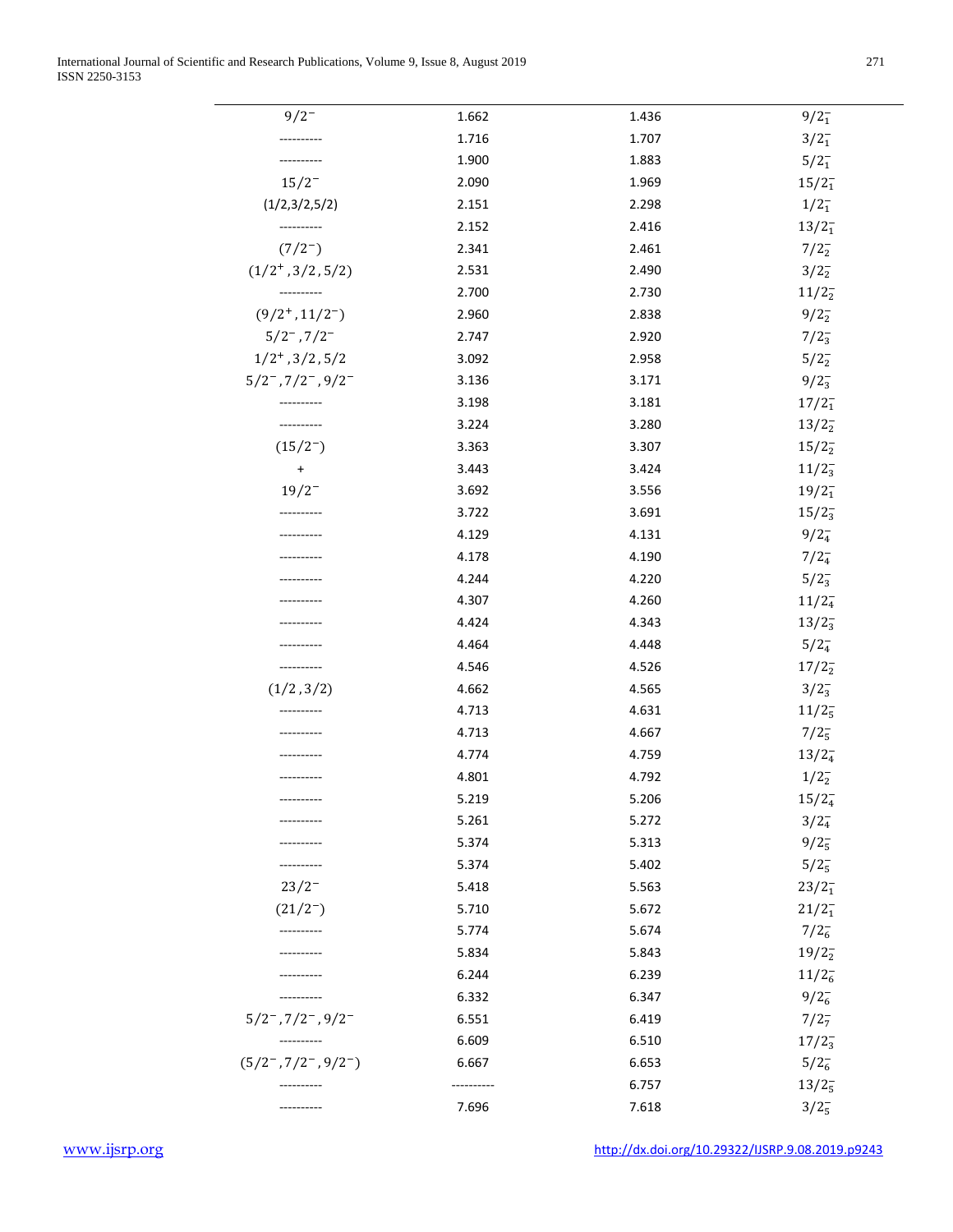| ---------- | 8.118 | 7.973 | $1/2$ .              |
|------------|-------|-------|----------------------|
| ---------- | 8.305 | 8.250 | $9/2\overline{7}$    |
| ---------- | 9.164 | 9.085 | $15/2_{5}^{-}$<br>ر. |

For 46Sc nucleus the energy levels calculations from f748pn effective interaction is shown in table 4. The effective interactions give results reasonably consistent with experimental data. The total angular momentum and parity are  $(3^+_1, 5^+_1, 2^+_1, 5^+_2, 4^+_1, 7^+_1, 3^+_4, 1^+_2)$  $4^+_4$ ,  $0^+_1$ ) respectively, confirmation of which is  $(2^+, 4^+)$  respectively, as well as confirmation of momentum only is  $(3, 3)$ respectively, and new energy levels have been reached.

**Table 4** shows a comparison of the energy levels values with respect to the ground state were calculated from f748pn effective interactions with

experimental excitation energies of 46Sc

|               | Exp .Res[11]   |               |                               |
|---------------|----------------|---------------|-------------------------------|
| $J^{\pi}$     | Energy elevels | <b>F748pn</b> | $J^{\pi}$                     |
| $6+$          | 0.520          | 0.000         | $\mathbf{6}_{1}^{+}$          |
| $4+$          | 0.000          | 0.122         | $4^{+}_{1}$                   |
| $3+$          | 0.227          | 0.214         | $\mathbf{3}^+_1$              |
| $5+$          | 0.280          | 0.238         | $\mathbf{5}^+_1$              |
| $2+$          | 0.444          | 0.497         | $2^{+}_{1}$                   |
| $5+$          | 0.774          | 0.814         | $5^+_2$                       |
| $4+$          | 0.835          | 0.909         | $4^{+}_{2}$                   |
| $7+$          | 0.978          | 0.979         | $7^+_1$                       |
| ----------    | 1.298          | 1.473         | $\mathbf{1}^+_1$              |
| $3+,4+, (2+)$ | 1.427          | 1.556         | $2^+_2$                       |
|               | 1.676          | 1.671         | $\mathbf{8}^+_1$              |
|               | 1.825          | 1.894         | $\mathbf{6}_{2}^{+}$          |
| $(3) +$       | 2.070          | 2.045         | $\mathbf{3}^+_2$              |
|               | 2.084          | 2.109         | $5^{+}_{3}$                   |
|               | 2.395          | 2.406         | $7^+_2$                       |
| $(4+,5+)$     | 2.431          | 2.409         | $4^{+}_{3}$                   |
|               | 2.486          | 2.472         | $9^+_1$                       |
|               | 2.534          | 2.583         | $2^{+}_{3}$                   |
| $3+,4+$       | 2.568          | 2.596         | $3^{+}_{3}$                   |
| $3+$          | 2.705          | 2.748         | $3^{+}_{4}$                   |
| $1+$          | 2.815          | 2.770         | $\mathbf{1}^+_2$              |
|               | 2.890          | 2.888         | ${\bf 5}^+_4$                 |
|               | 3.081          | 3.082         | $\mathbf{8}^+_2$              |
|               | 3.081          | 3.102         | $6^{+}_{3}$                   |
| $4+$          | 3.176          | 3.169         | $4^{+}_{4}$                   |
|               | 3.338          | 3.351         | $7^+_3$                       |
|               | 3.381          | 3.355         | $\mathbf{1}^+_3$              |
|               | 3.813          | 3.813         | $9^+_2$                       |
|               | 3.868          | 3.823         | $6^{+}_{4}$                   |
|               | 3.937          | 3.915         | $10^+_1$                      |
|               | 3.945          | 3.934         | $2^+_4$                       |
|               | 3.961          | 3.967         | $\mathbf{8}_{3}^{+}$          |
|               | 4.039          | 4.050         | $5^+_5$                       |
|               | 4.200          | 4.197         | $\mathbf{11_{1}^{+}}$         |
|               | 4.447          | 4.459         | $3^+_{\scriptscriptstyle{5}}$ |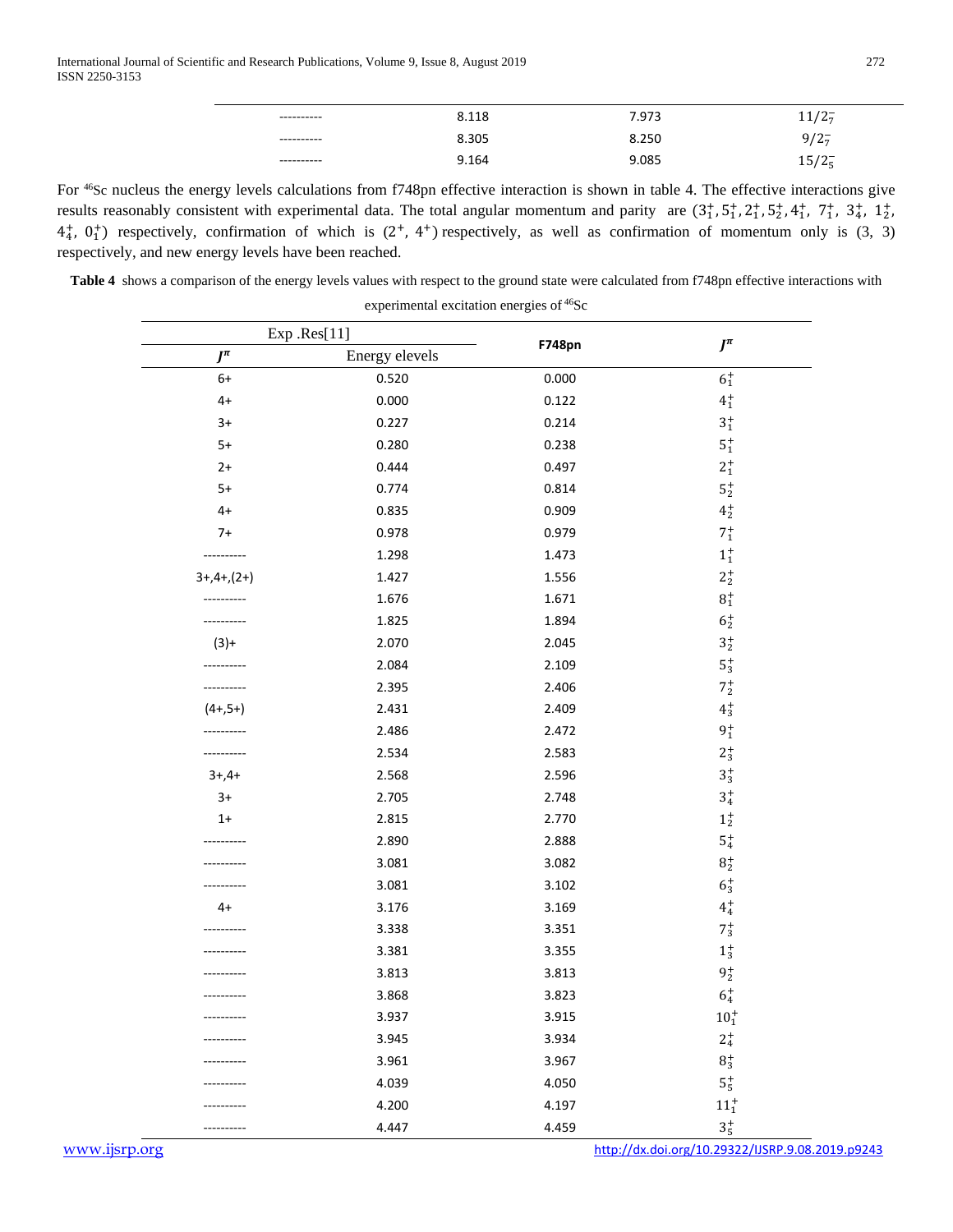International Journal of Scientific and Research Publications, Volume 9, Issue 8, August 2019 273 ISSN 2250-3153

| ---------- | 4.846      | 4.840 | $7^{+}_{4}$ |
|------------|------------|-------|-------------|
| ---------- | 4.972      | 4.995 | $4^{+}_{5}$ |
| 0+         | 5.022      | 5.004 | $0^{+}_{1}$ |
| ---------- | 5.327      | 5.331 | $5^{+}_{6}$ |
| ---------- | 6.362      | 6.354 | $2^{+}_{5}$ |
| ---------- | ---------- | 7.470 | $4^{+}_{6}$ |
| ---------- | ---------- | 7.808 | $6^{+}_{5}$ |
|            |            |       |             |

The energy levels values for <sup>45</sup>Ti nucleus from f748pn effective interaction is shown in table 5 and these effective interaction results reasonably consistent with experimental data. The total angular momentum and parity are  $(9/2<sub>1</sub><sup>-</sup>, 11/2<sub>1</sub><sup>-</sup>, 7/2<sub>2</sub><sup>-</sup>, 15/2<sub>1</sub><sup>-</sup>, 17/2<sub>1</sub><sup>+</sup>$ ,  $5/2<sub>2</sub>$ ,  $23/2<sub>1</sub>$ ,  $27/2<sub>1</sub>$ ) respectively, confirmation of which is ( $3/2<sub>1</sub>$ ) as well as confirmation of momentum only, which is (3⁄2 , 11⁄2 , 13⁄2 , 7⁄2 , 17⁄2) respectively, and new energy levels have been reached.

**Table 5** shows a comparison of the energy levels values with respect to the ground state were calculated from f748pn effective interactions with experimental excitation energies of 45Ti

|                     | Exp Res[10]    |        | $J^{\pi}$                                        |  |
|---------------------|----------------|--------|--------------------------------------------------|--|
| $I^{\pi}$           | Energy elevels | F748pn |                                                  |  |
| $5/2^{-}$           | 0.039          | 0.000  | $5/2^-_1$                                        |  |
| $7/2^{-}$           | 0.000          | 0.210  | $7/2^{-}_{1}$                                    |  |
| $9/2^{-}$           | 1.353          | 1.411  | $9/2^-_1$                                        |  |
| $11/2^-$            | 1.466          | 1.490  | $11/2_1^-$                                       |  |
| $(1/2 - T07/2^{-})$ | 1.799          | 1.729  | $3/2_1^-$                                        |  |
| 3/2 TO 11/2         | 2.432          | 2.477  | $3/2_{2}^{-}$                                    |  |
| $5/2^-$ , $7/2^-$   | 2.500          | 2.544  | 7/2 <sub>2</sub>                                 |  |
| ----------          | ----------     | 2.927  | $5/2_{2}^{-}$                                    |  |
| $15/2^{-}$          | 3.015          | 2.990  | $15/2_1^-$                                       |  |
|                     | 3.200          | 3.299  | $1/2^-_1$                                        |  |
|                     | 3.200          | 3.310  | $13/2_1^-$                                       |  |
|                     | 3.200          | 3.334  | $7/2_3^-$                                        |  |
|                     | 3.200          | 3.341  | $9/2_{2}^{-}$                                    |  |
| $17/2^{-}$          | 3.601          | 3.383  | $17/2_1^-$                                       |  |
|                     |                | 3.765  | $9/2_3^-$                                        |  |
| $(11/2$ TO $15/2)$  | 3.937          | 3.856  | $11/2_2^-$                                       |  |
|                     |                | 3.892  | $19/2_1^-$                                       |  |
|                     |                | 3.911  | $5/2_3^-$                                        |  |
| (11/2 TO 15/2)      | 3.937          | 4.000  | $13/2_2^-$                                       |  |
| ----------          | .              | 4.045  | $7/2_4^-$                                        |  |
| $(7/2)$ -           | 4.723          | 4.319  | $7/2_{5}^{-}$                                    |  |
|                     |                | 4.351  | $11/2_3^-$                                       |  |
|                     |                | 4.650  | $15/2_2^-$                                       |  |
|                     |                | 4.818  | $9/2_4^-$                                        |  |
|                     |                | 4.844  | $11/2_4^-$                                       |  |
| $(17/2+)$           | 5.239          | 5.114  | $17/2_2^-$                                       |  |
|                     | 5.540          | 5.120  | $5/2_4^-$                                        |  |
|                     | 5.540          | 5.163  | $15/2_3^-$                                       |  |
|                     | 5.540          | 5.167  | $11/2_5^-$                                       |  |
|                     | 5.540          | 5.167  | $9/2_5^-$                                        |  |
|                     | 5.540          | 5.190  | $13/2_3^-$                                       |  |
| www.ijsrp.org       |                |        | http://dx.doi.org/10.29322/IJSRP.9.08.2019.p9243 |  |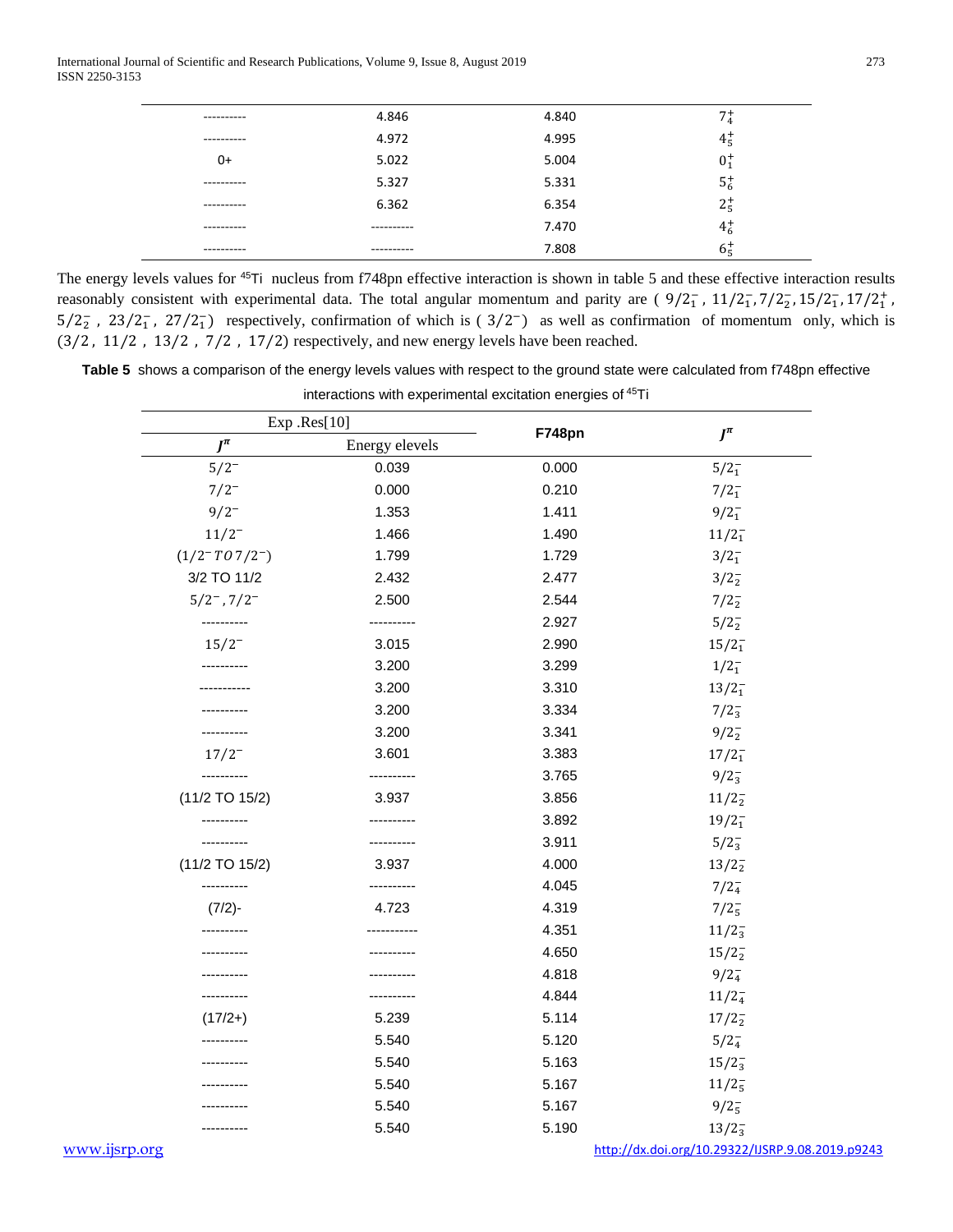|               | ---------- | 5.540      | 5.234 | $3/2_3^-$                                        |
|---------------|------------|------------|-------|--------------------------------------------------|
|               |            | 5.540      | 5.365 | $19/2_2^-$                                       |
|               |            | 5.540      | 5.465 | $7/2_6^-$                                        |
|               |            | 5.540      | 5.494 | $5/2_5^-$                                        |
|               |            | 5.540      | 5.503 | $13/2_4^-$                                       |
|               |            | 5.540      | 5.580 | $11/2_6^-$                                       |
|               |            | 5.540      | 5.626 | $9/2_6^-$                                        |
|               |            | 5.540      | 5.708 | $1/2^{-}_{2}$                                    |
|               |            | 5.540      | 5.766 | $21/2_1^-$                                       |
|               |            | 5.540      | 5.770 | $3/2_4^-$                                        |
|               |            | 5.540      | 5.784 | $7/2_7^-$                                        |
|               | $23/2^-$   | 6.163      | 5.814 |                                                  |
|               |            |            | 5.974 | $23/2_1^-$                                       |
|               |            |            |       | $5/2_6^-$                                        |
|               |            |            | 6.064 | $1/2_{3}^{-}$                                    |
|               |            |            | 6.071 | $15/2_4^-$                                       |
|               |            |            | 6.141 | $3/2_{5}^{-}$                                    |
|               |            |            | 6.143 | $13/2_5^-$                                       |
|               |            |            | 6.160 | $17/2_3^-$                                       |
|               |            |            | 6.179 | $9/2_7^-$                                        |
|               |            |            | 6.195 | $11/2_7^-$                                       |
|               |            |            | 6.211 | $15/2_5^-$                                       |
|               |            |            | 6.216 | $7/2_8^-$                                        |
|               |            |            | 6.295 | $17/2_4^-$                                       |
|               |            |            | 6.344 | $13/2_6^-$                                       |
|               |            |            | 6.371 | $9/2_{8}^{-}$                                    |
|               |            |            | 6.405 | 5/2 <sub>7</sub>                                 |
|               |            |            | 6.457 | $3/2_6^-$                                        |
|               |            |            | 6.536 | $13/2_7^-$                                       |
|               |            |            | 6.657 | $11/2_8^-$                                       |
|               |            |            | 6.668 | $15/2_6^-$                                       |
|               |            |            | 6.677 | $7/2$ <sub>9</sub>                               |
|               | ---------- | ---------- | 6.689 | $13/2_8^-$                                       |
|               | ---------- | ---------  | 6.725 | $9/2_{8}^{-}$                                    |
|               |            |            | 6.789 | $19/2_3^-$                                       |
|               |            |            | 6.843 | $7/2_{10}^{-}$                                   |
|               |            |            | 6.857 | $15/2_7^-$                                       |
|               |            |            | 6.937 | $11/2_9^-$                                       |
|               | $27/2^-$   | 7.143      | 6.881 | $27/2_1^-$                                       |
|               | ---------- |            | 6.956 | $5/2_8^-$                                        |
|               | ---------- | ---------- | 6.977 | $21/2_2^-$                                       |
|               |            |            | 7.047 | $11/2_{10}^{-}$                                  |
|               |            |            | 7.126 | $17/2_5^-$                                       |
|               |            |            | 7.187 | $9/2^{-}_{9}$                                    |
|               |            |            | 7.403 |                                                  |
|               |            |            |       | $17/2_6^-$                                       |
|               |            |            | 7.404 | $19/2_4^-$                                       |
|               |            |            | 7.432 | $15/2_8^-$                                       |
|               |            |            | 7.441 | $13/2_9^-$                                       |
| www.ijsrp.org |            |            |       | http://dx.doi.org/10.29322/IJSRP.9.08.2019.p9243 |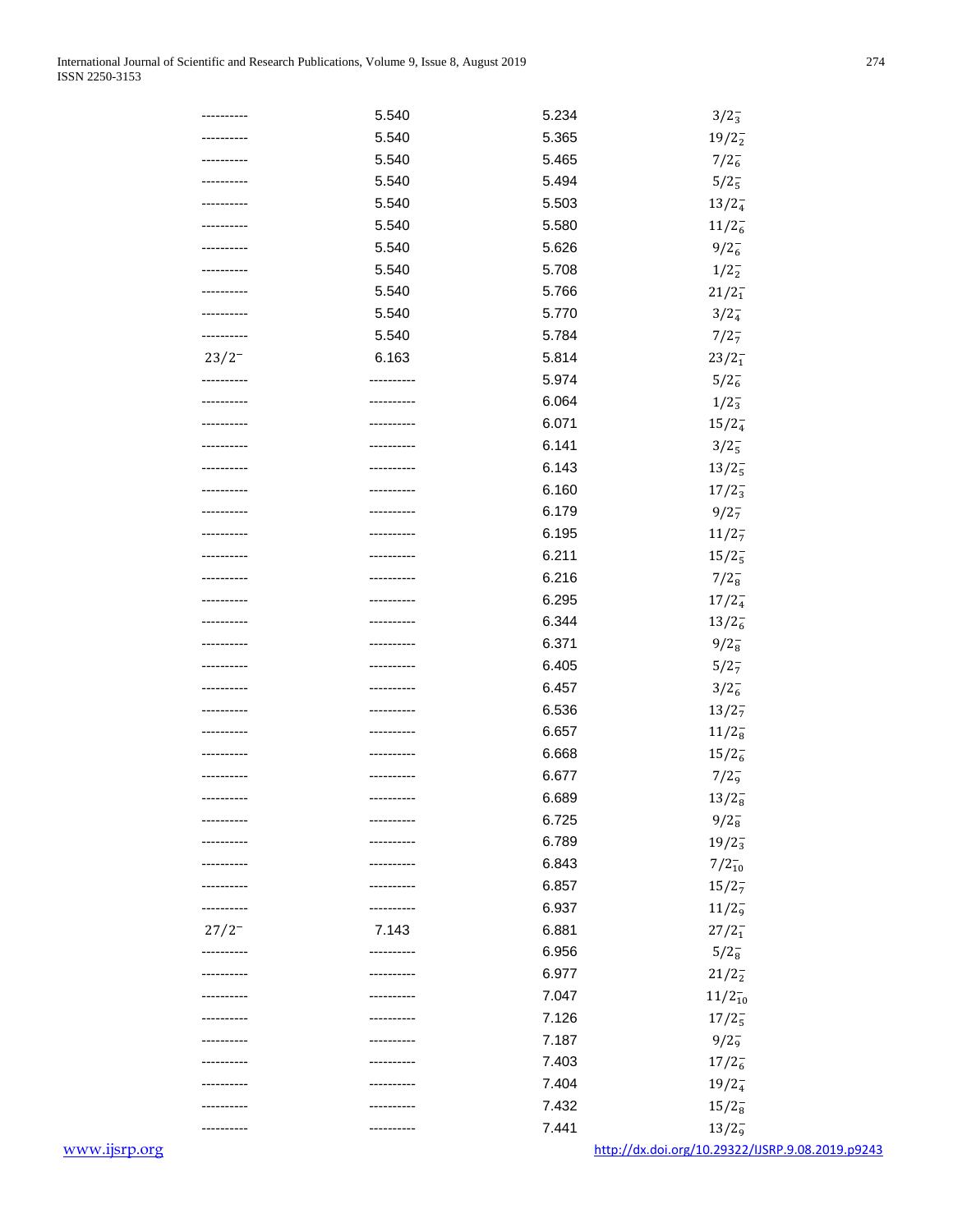| <br>      | 7.505  | $13/2_{10}^{-}$     |
|-----------|--------|---------------------|
| 7.830     | 7.543  | $23/2_2^-$          |
| 7.830     | 7.588  | 15/2 <sub>9</sub>   |
| 7.830     | 7.703  | $3/2_7^-$           |
| 7.830     | 7.709  | $1/2_4^-$           |
| 7.830     | 7.714  | $25/2_1^-$          |
| 7.830     | 7.732  | $17/2_7^-$          |
| 7.830     | 7.841  | $5/2^{-}_{9}$       |
| 7.830     | 7.879  | $19/2_5^-$          |
| 7.830     | 7.908  | $15/2_{10}^{-}$     |
| 7.830     | 7.939  | $3/2_8^-$           |
|           | 8.354  | $5/2_{10}^{-}$      |
|           | 8.574  | $21/2_3^-$          |
|           | 8.840  | $17/2_8^-$          |
|           | 9.009  | $19/2_6^-$          |
|           | 9.013  | $1/2_{5}^{-}$       |
|           | 9.069  | $3/2_9^-$           |
| 9.643     | 9.650  | $19/2_7^-$          |
| 9.643     | 9.693  | $21/2_4^-$          |
| 9.643     | 9.706  | $23/2_3^-$          |
| 9.643     | 9.764  | $3/2_{10}^{-}$      |
| --------- | 10.657 | $17/2$ <sub>9</sub> |

For 46Ti nucleus the energy levels calculations from f748pn effective interaction is shown in table 6. The effective interactions give results reasonably consistent with experimental data. The total angular momentum and parity are  $(0^+_1, 2^+_1, 4^+_1, 2^+_2, 6^+_1, 1^+_1, 2^+_5, 4^+_6,$  $8^+_3$ ,  $4^+_9$ ,  $11^+_2$ ,  $1^+_5$ ,  $12^+_3$ ,  $1^+_7$ ) respectively, confirmation of which is (4<sup>+</sup>)

**Table 6** shows a comparison of the energy levels values with respect to the ground state were calculated from f748pn effective interactions with experimental excitation energies of 46Ti

|           | Exp .Res[11]   |        |                      |
|-----------|----------------|--------|----------------------|
| $J^{\pi}$ | Energy elevels | F748pn | $J^{\pi}$            |
| $0+$      | 0.000          | 0.000  | $0^{+}_{1}$          |
| $2^+$     | 0.889          | 0.945  | $2^{+}_{1}$          |
| $4^+$     | 2.009          | 1.890  | $\mathbf{4}_{1}^{+}$ |
| $2^+$     | 2.961          | 2.541  | $2^{+}_{2}$          |
|           | 3.213          | 2.815  | $4^{+}_{2}$          |
| $6+$      | 3.298          | 2.855  | $6^{+}_{1}$          |
|           | 3.338          | 3.306  | $2^{+}_{3}$          |
|           | 3.553          | 3.453  | $3^{+}_{1}$          |
|           | 3.553          | 3.458  | $4^{+}_{3}$          |
|           | 3.579          | 3.540  | $\mathbf{5}^+_1$     |
| $1^+$     | 3.731          | 3.662  | $\mathbf{1}_{1}^{+}$ |
| $+$       | 3.771          | 3.703  | $6^{+}_{2}$          |
|           | 4.322          | 4.249  | $6^{+}_{3}$          |
|           | 4.322          | 4.276  | $8^{+}_{1}$          |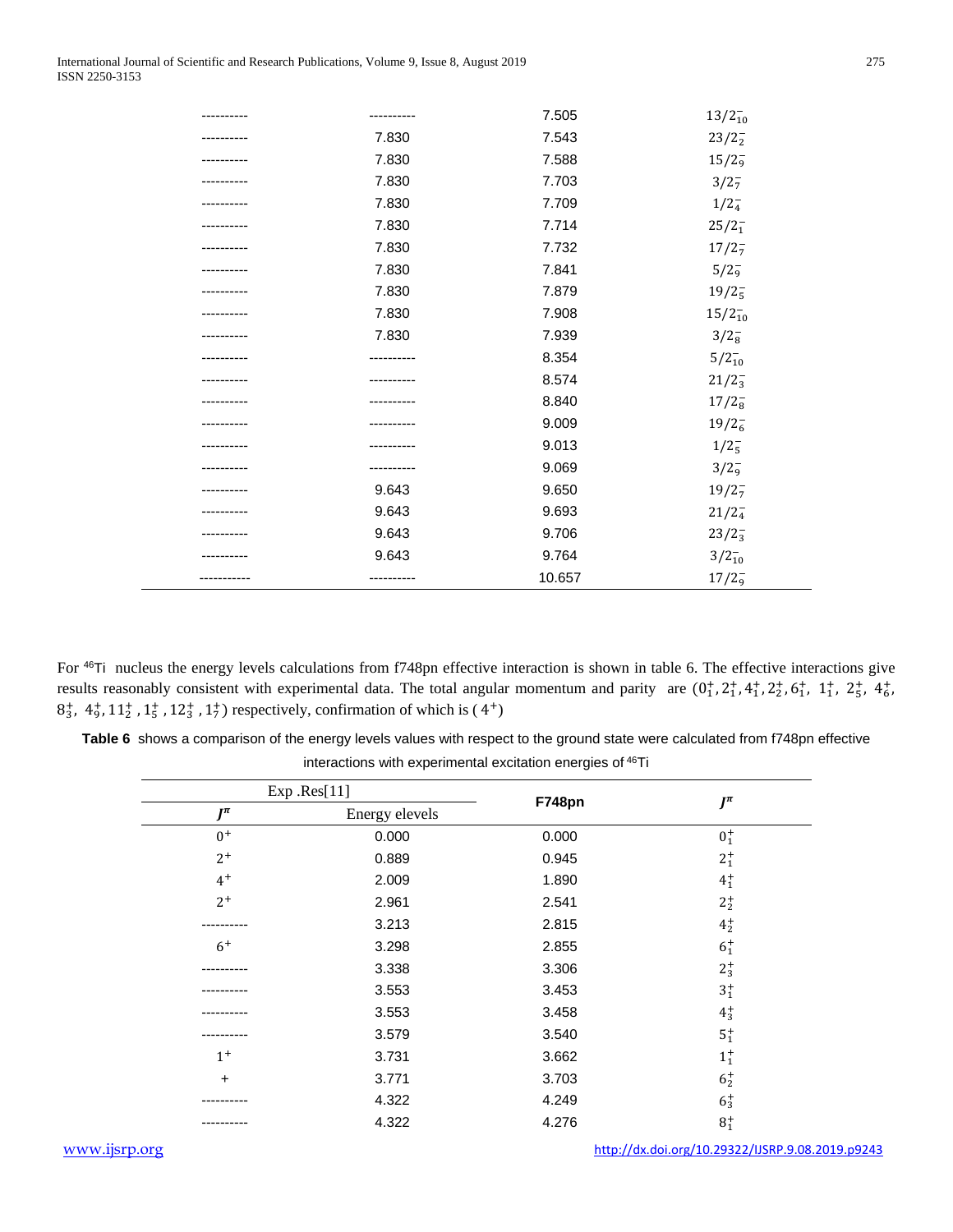|               |           | 4.617 | 4.642 | ${\bf 5}_2^+$                                    |
|---------------|-----------|-------|-------|--------------------------------------------------|
|               |           | 4.617 | 4.695 | $\mathbf{4}_{4}^{+}$                             |
|               | +         | 4.845 | 4.851 | $0^+_2$                                          |
|               |           | 5.000 | 4.907 | $\mathbf{3}^+_{2}$                               |
|               | $(4^{+})$ | 5.079 | 4.957 | $\mathbf{4^{+}_{5}}$                             |
|               | $\ddot{}$ | 5.094 | 4.961 | $\mathbf{3}_{3}^{+}$                             |
|               | +         | 5.094 | 5.028 | $7^+_1\,$                                        |
|               | +         | 5.094 | 5.068 | $\mathbf{2}^+_4$                                 |
|               |           | 5.154 | 5.161 | $7^+_2\,$                                        |
|               | $\ddot{}$ | 5.180 | 5.272 | $\mathbf{8}_{2}^{+}$                             |
|               | $2^+$     | 5.363 | 5.364 | $2^+_{5}\,$                                      |
|               |           |       | 5.420 | ${\bf 5}_3^+$                                    |
|               |           |       | 5.424 | $\mathbf{6^{+}_4}$                               |
|               |           |       | 5.504 | $10^{+}_{1}$                                     |
|               | $4^+$     |       | 5.513 | $\mathbf{4}_{6}^{+}$                             |
|               |           | 5,794 |       |                                                  |
|               | +         | 5.811 | 5.696 | $7^+_3$                                          |
|               | +         | 5.840 | 5.839 | $6^+_{5}$                                        |
|               |           | 5.903 | 5.896 | $\mathbf{5}_{4}^{+}$                             |
|               |           | 6.025 | 6.033 | $9^+_1$                                          |
|               |           | 6.025 | 6.064 | $6^+_6$                                          |
|               |           | 6.025 | 6.086 | $0^+_3$                                          |
|               |           |       | 6.097 | $\mathbf{1}^+_2$                                 |
|               | $8^+$     | 6.200 | 6.109 | $\mathbf{8}_{3}^{+}$                             |
|               |           | 6.251 | 6.225 | $\mathbf{3}_{4}^{+}$                             |
|               |           | 6.305 | 6.302 | $2^+_{\rm 6}$                                    |
|               |           | 6.305 | 6.354 | $10^{+}_{2}$                                     |
|               | +         | 6.424 | 6.378 | ${\bf 5_5^+}$                                    |
|               |           | 6.513 | 6.493 | $6^{+}_{7}$                                      |
|               |           | 6.513 | 6.519 | $4^{+}_{7}$                                      |
|               |           | 6.550 | 6.562 | $\mathbf{8}_{4}^{+}$                             |
|               |           | 6.574 | 6.648 | $\mathbf{4}_{8}^{+}$                             |
|               | +         | 6.616 | 6.653 | $\mathbf{11_{1}^{+}}$                            |
|               | $4^+$     | 6.685 | 6.696 | $\mathbf{4}_{9}^{+}$                             |
|               |           |       | 6.700 | $3_5^+$                                          |
|               |           |       | 6.716 | $7^{+}_{4}$                                      |
|               |           | 6.794 | 6.761 | $9^+_2$                                          |
|               |           | 6.794 | 6.795 | $2^+$                                            |
|               | +         | 6.851 | 6.805 | $\mathbf{8_{5}^{+}}$                             |
|               | +         | 6.851 | 6.850 | $6^+_8$                                          |
|               | $\ddot{}$ | 6.974 | 6.890 | $9^+_3$                                          |
|               | +         | 6.974 | 6.893 | $5^+_{6}$                                        |
|               | +         | 7.041 | 7.035 | $\mathbf{3}^+_6$                                 |
|               | +         | 7.041 | 7.048 | $12^+_1$                                         |
|               | +         | 7.101 | 7.097 | $7^+_{5}$                                        |
|               | +         | 7.147 | 7.156 | $6^+_9$                                          |
|               |           | 7.172 | 7.191 | $10^{+}_{3}$                                     |
|               |           | 7.238 | 7.259 | $5^{+}_{7}$                                      |
| www.ijsrp.org |           |       |       | http://dx.doi.org/10.29322/IJSRP.9.08.2019.p9243 |
|               |           |       |       |                                                  |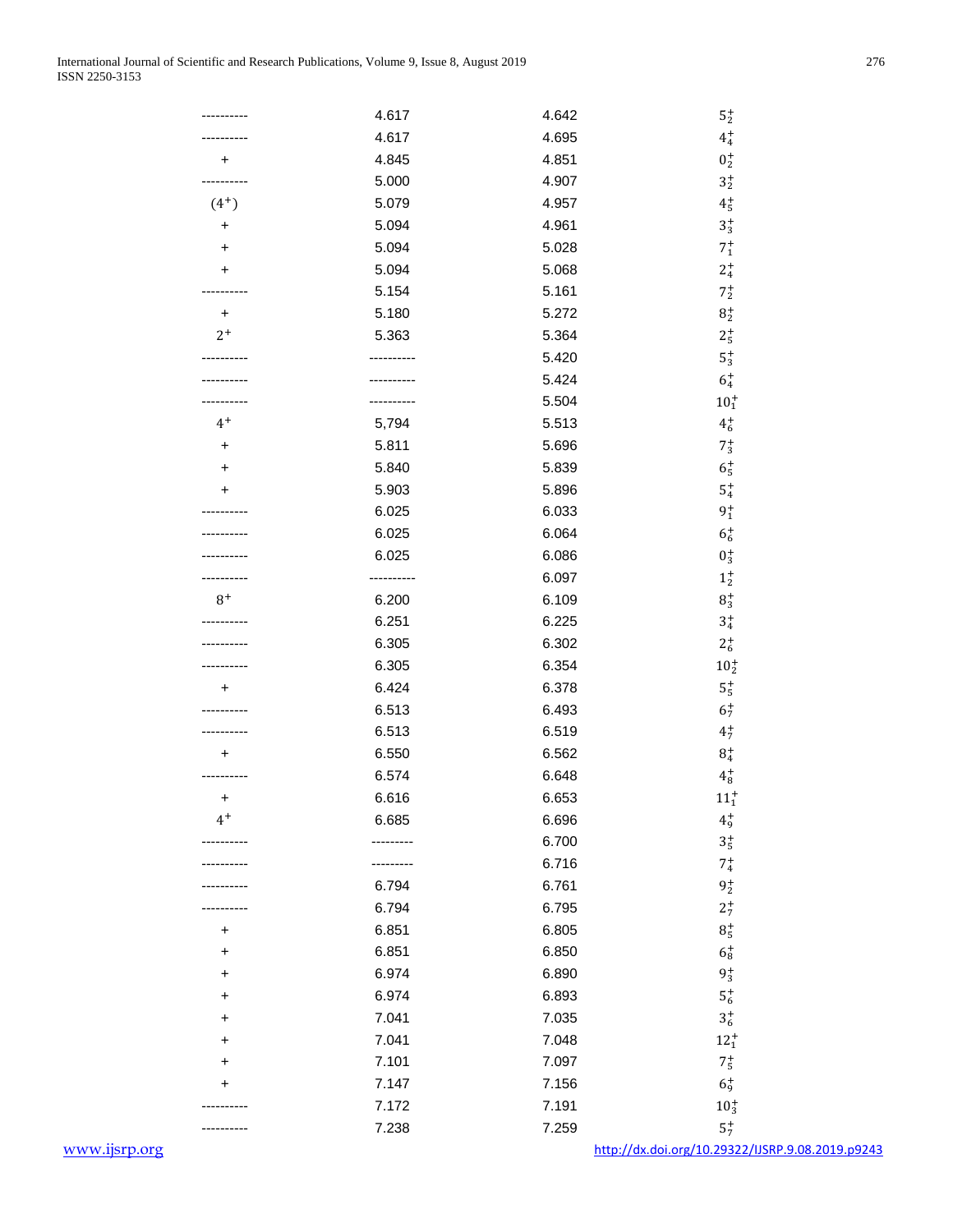| +              | 7.288  | 7.268  | $4^{+}_{10}$                                     |  |
|----------------|--------|--------|--------------------------------------------------|--|
| +              | 7.288  | 7.299  | $\mathbf{2^{+}_{8}}$                             |  |
| +              | 7.350  | 7.377  | $3^+_{7}$                                        |  |
| +              | 7.350  | 7.379  | $\mathbf{8}_{6}^{+}$                             |  |
| +              | 7.558  | 7.561  | ${\bf 5_8^+}$                                    |  |
|                | 7.558  | 7.562  | $8^{+}_{7}$                                      |  |
|                | 7.660  | 7.688  | $6^{+}_{10}$                                     |  |
| +              | 7.710  | 7.708  | $7^+_{6}$                                        |  |
| +              | 7.788  | 7.798  | $2^+_9$                                          |  |
| +              | 7.849  | 7.801  | $10^{+}_{4}$                                     |  |
| +              | 7.849  | 7.839  | $5^+_\mathrm{9}$                                 |  |
|                | 7.874  | 7.884  | $\mathbf{3^{+}_{8}}$                             |  |
|                | 7.937  | 7.953  | $\mathbf{5}^+_{10}$                              |  |
|                | 8.013  | 8.007  | $\mathbf{8}_{8}^{+}$                             |  |
|                | 8.013  | 8.011  | $9^+_3$                                          |  |
|                | 8.134  | 8.118  | $7^+_{7}\,$                                      |  |
| $\ddot{}$      | 8.182  | 8.191  | $3^+_{9}$                                        |  |
| +              | 8.182  | 8.204  | $0^+_4$                                          |  |
| +              | 8.230  | 8.213  | $1_{3}^{+}$                                      |  |
| $\ddot{}$      | 8.230  | 8.245  |                                                  |  |
| $10, 11, 12 +$ | 8.283  | 8.383  | $2^{+}_{10}$                                     |  |
|                |        |        | $\mathbf{11}^+_2$                                |  |
| $\ddot{}$      | 8.384  | 8.400  | $9^+_4$                                          |  |
| +              | 8.467  | 8.467  | $8^+_{9}$                                        |  |
| +              | 8.574  | 8.557  | $7^{+}_{8}$                                      |  |
| +              | 8.621  | 8.609  | $\mathbf{3}^+_{10}$                              |  |
| +              | 8.701  | 8.744  | $\mathbf{1}_{4}^{+}$                             |  |
| +              | 8.761  | 8.759  | $7^{+}_{9}$                                      |  |
| +              | 8.808  | 8.776  | $10^{+}_{4}$                                     |  |
| +              | 8.860  | 8.865  | $7^{+}_{10}$                                     |  |
| +              | 8.860  | 8.879  | $8^+_{10}$                                       |  |
| +              | 8.984  | 8.984  | $10^+_5$                                         |  |
| +              | 9.070  | 9.085  | $12^+_2\,$                                       |  |
| +              | 9.253  | 9.202  | $14^{+}_{1}$                                     |  |
| +              | 9.253  | 9.246  | $9^+_{5}$                                        |  |
| $\ddot{}$      | 9.345  | 9.332  | $13^{+}_{1}$                                     |  |
| $1^+$          | 9.420  | 9.441  | $1^+_{5}$                                        |  |
| +              | 9.474  | 9.467  | $0^{+}_{5}$                                      |  |
| +              | 9.572  | 9.536  | $11^{+}_{2}$                                     |  |
| $12^+, 14^+$   | 10.041 | 9.927  | $12^{+}_{3}$                                     |  |
|                | 10.212 | 10.141 | $9^+_{6}$                                        |  |
|                | 10.256 | 10.271 | $1^{+}_{6}$                                      |  |
|                | 10.321 | 10.300 | $10_{6}^{+}$                                     |  |
|                | 10.523 | 10.525 | $9^{+}_{7}$                                      |  |
|                | 11.426 | 11.456 | $9^{\mathrm{+}}_{\mathrm{8}}$                    |  |
| $1^+$          | 11.450 | 11.484 | $1^{+}_{7}$                                      |  |
|                |        | 11.577 | $10^{+}_{7}$                                     |  |
|                |        | 11.981 | $11_{3}^{+}$                                     |  |
| www.ijsrp.org  |        |        | http://dx.doi.org/10.29322/IJSRP.9.08.2019.p9243 |  |